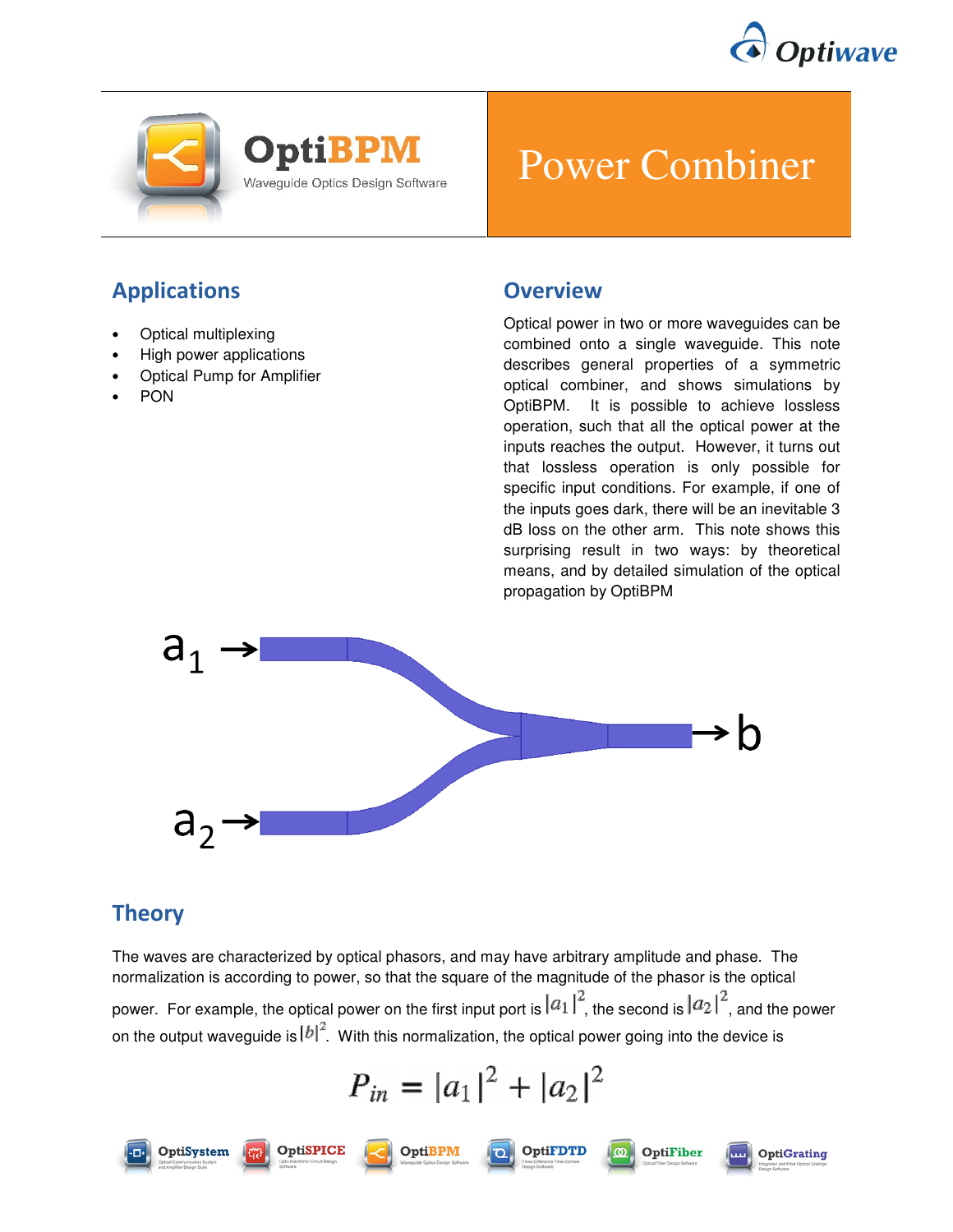

Let the waveguides be made of materials with constant material parameters such as permittivity and permeability. If those material parameters are not time-varying and do not depend on the optical intensity, the device is called linear, and it can be modelled with the Maxwell equations, which are themselves linear equations.

Linear equations have the convenient property that the solution for one set of input optical amplitudes can be added to a different solution, and the sum is also a solution. In particular, if  $b$  is calculated in the case in which  $a_2$  is 0, the output,  $b$ , will be found to be a multiple of the input, owing to the linear nature of the solution:

$$
b = c_1 a_1 \quad (2)
$$

In the case  $a_1 = 0$ , the value of b will also be proportional to the input, although the constant of proportionality could be different in the general case:

$$
b = c_2 \ a_2 \quad \ (3)
$$

If the solution is known in these two cases it is possible to determine the output when light is found on both inputs. Since the Maxwell equations are linear, the phasors are related by a linear equation also:

$$
b = c_1 a_1 + c_2 a_2 \, \big|_{\scriptscriptstyle (4)}
$$

This coupler is symmetric, and therefore the coefficients  $c_1$  and  $c_2$  must be equal. Writing  $\mathcal C$  in place of both of these, we get

$$
b = c (a_1 + a_2)_{(5)}
$$

Considerations of conservation of energy can reveal constraints on possible values of  $C$ . (No, unfortunately,  $c = 1$  is not a possibility!). The power leaving on the output waveguide has to be less than or equal to the sum of the input powers:

$$
P_{out} = b\bar{b} = c\bar{c}|a_1 + a_2|^2 \le P_{in} = |a_1|^2 + |a_2|^2 \quad (6)
$$

This inequality establishes a constraint on the modulus of  $C$ :

**OptiSPICE** 

**OptiSystem** 

$$
|c| \le \frac{\sqrt{|a_1|^2 + |a_2|^2}}{|a_1 + a_2|} \quad (7)
$$

The above inequality must hold for any choice of  $a_1$  and  $a_2$ . (There are no exceptions to the law of conservation of energy!). This inequality can be used to find the theoretical maximum of  $|c|$ , and thereby establish the specification for the most efficient coupler possible. The theoretical maximum of  $|c|$  will be the minimum possible value of the right hand side of (7). Figure 2 shows a graphical representation of the quantities in inequality (7). The left hand side,  $|c|$ , needs to be smaller than any possible configuration in Figure 2.

**OptiFDTI** 

OptiFiber

**OptiGrating** 

ത

OptiBPM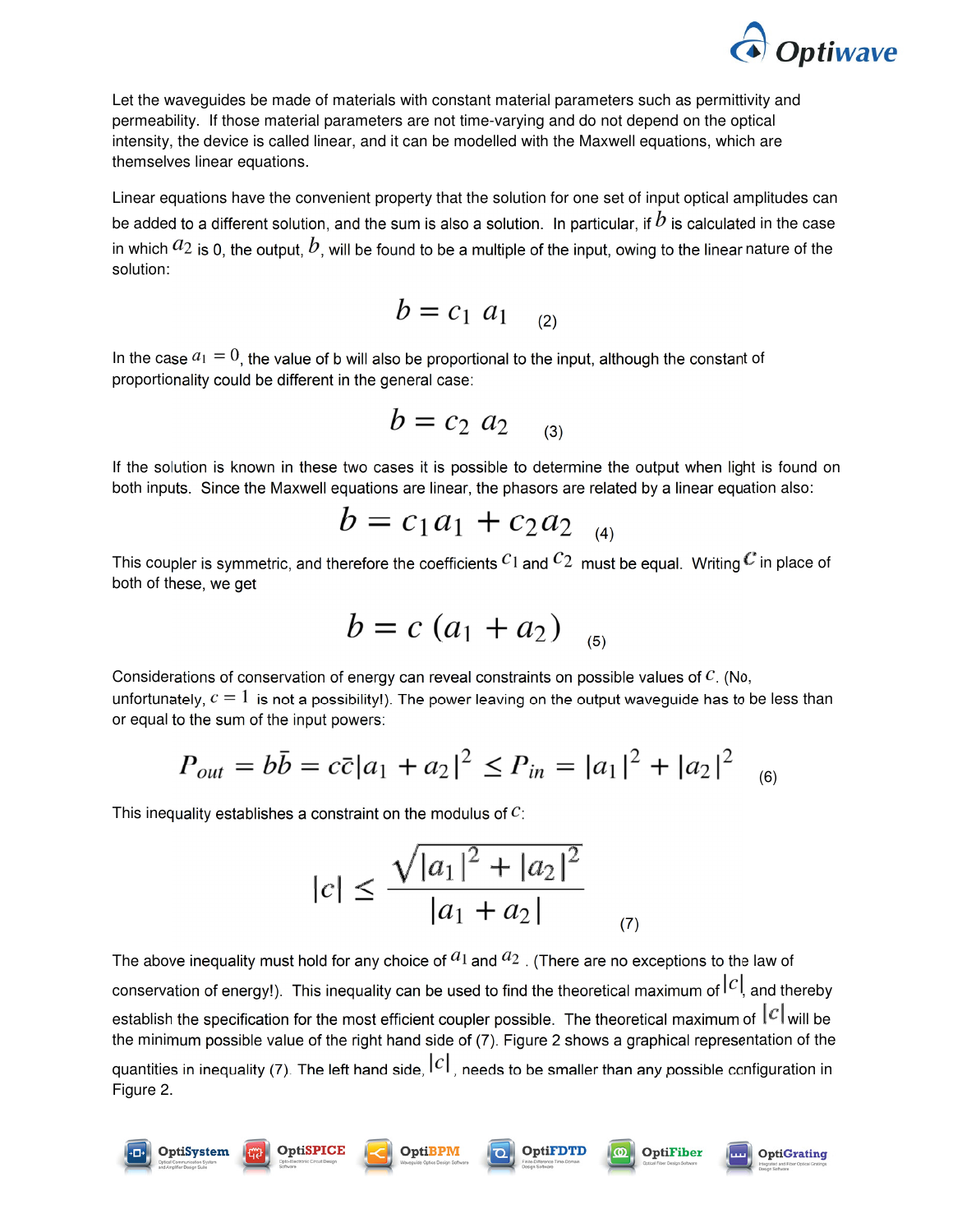



Figure 2, Graphical representation of quantities in (7)

Once the size and direction of  $a_1$  is determined, the ratio on the right hand side of (7) can be imagined by rotating the vector  $a_2$  around the end of  $a_1$ . The numerator of (7) is fixed by the length of  $a_1$  and  $a_2$ , and the denominator can vary by changing the direction of  $a_2$ . From these observations it is clear that the minimum is obtained when  $a_1$  and  $a_2$  are co-linear, since that maximizes the length of  $a_1 + a_2$  as shown in Figure 3.



Figure 3, Configuration to get the minimum ratio

Once the phasors are in this configuration, the absolute minimum can be found from a linear search of the ratio of  $a_1$  and  $a_2$ . Let

$$
r = \frac{a_2}{a_1} \qquad \qquad
$$

Then the right hand side of (7) is a function of the single variable,  $r$ . Let the value of the right hand side of (7) be written as  $f(r)$ , so that

$$
f(r) = \frac{\sqrt{1 + r^2}}{1 + r}
$$
 (9)

 $\overline{O}$ 





OptiSPICE



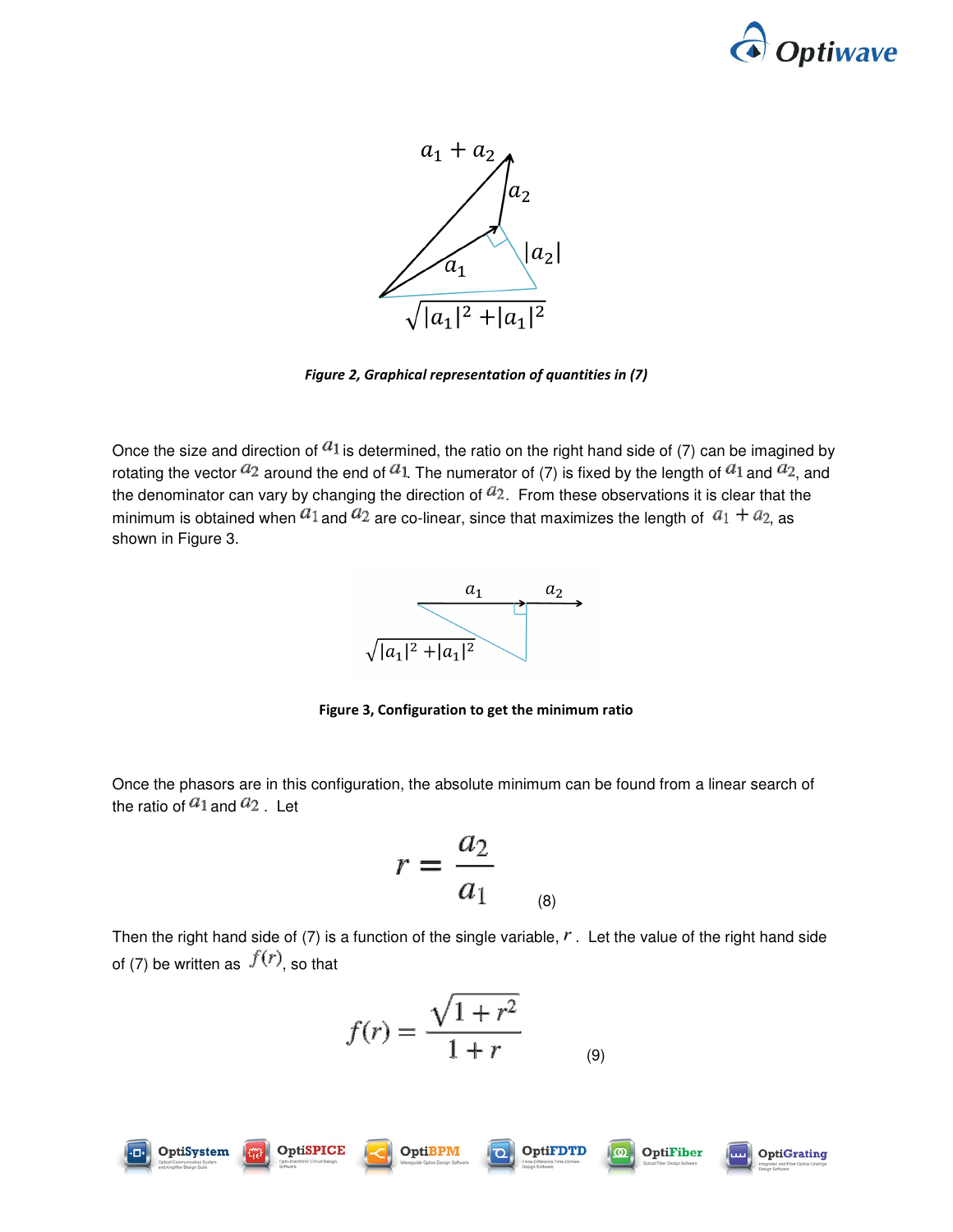

Elementary calculus shows that there is a minimum at the point  $r = 1$ , and that the minimum is  $1/\sqrt{2}$ . Therefore the optimum coupler will be one in which the equality of (7) is satisfied, and

$$
b = \frac{1}{\sqrt{2}} (a_1 + a_2)
$$
 (10)

Suppose that  $a_1$  and  $a_2$  have the same amplitude ( $r = 1$ ) and phase,  $a_1 = a$  and  $a_2 = a$ . Then for an optimum coupler we can apply the above to get

$$
b = \frac{1}{\sqrt{2}} (a_1 + a_2) = \sqrt{2} a
$$
\n(11)

and squaring both sides to see the power out:

$$
P_{out} = |b|^2 = 2|a|^2 = P_{in} \quad (12)
$$

The theory predicts that it will be possible to combine two optical powers and get all of the input power transferred to the output. On the other hand, the same theory predicts that if one of those inputs is turned off, the same coupler will experience loss on the remaining input. Let the input on port 2 be off so that  $a_2 = 0$ 

$$
P_{out} = |b|^2 = \left| \frac{1}{\sqrt{2}} a \right|^2 = \frac{1}{2} P_{in}
$$
 (13)

When one of the inputs is turned off, the remaining input experiences a 3 dB loss, not seen when the other input was on! The analysis also points to the frustrating conclusion that even if the two inputs are of the same phase, but not equal power, there will still be losses!







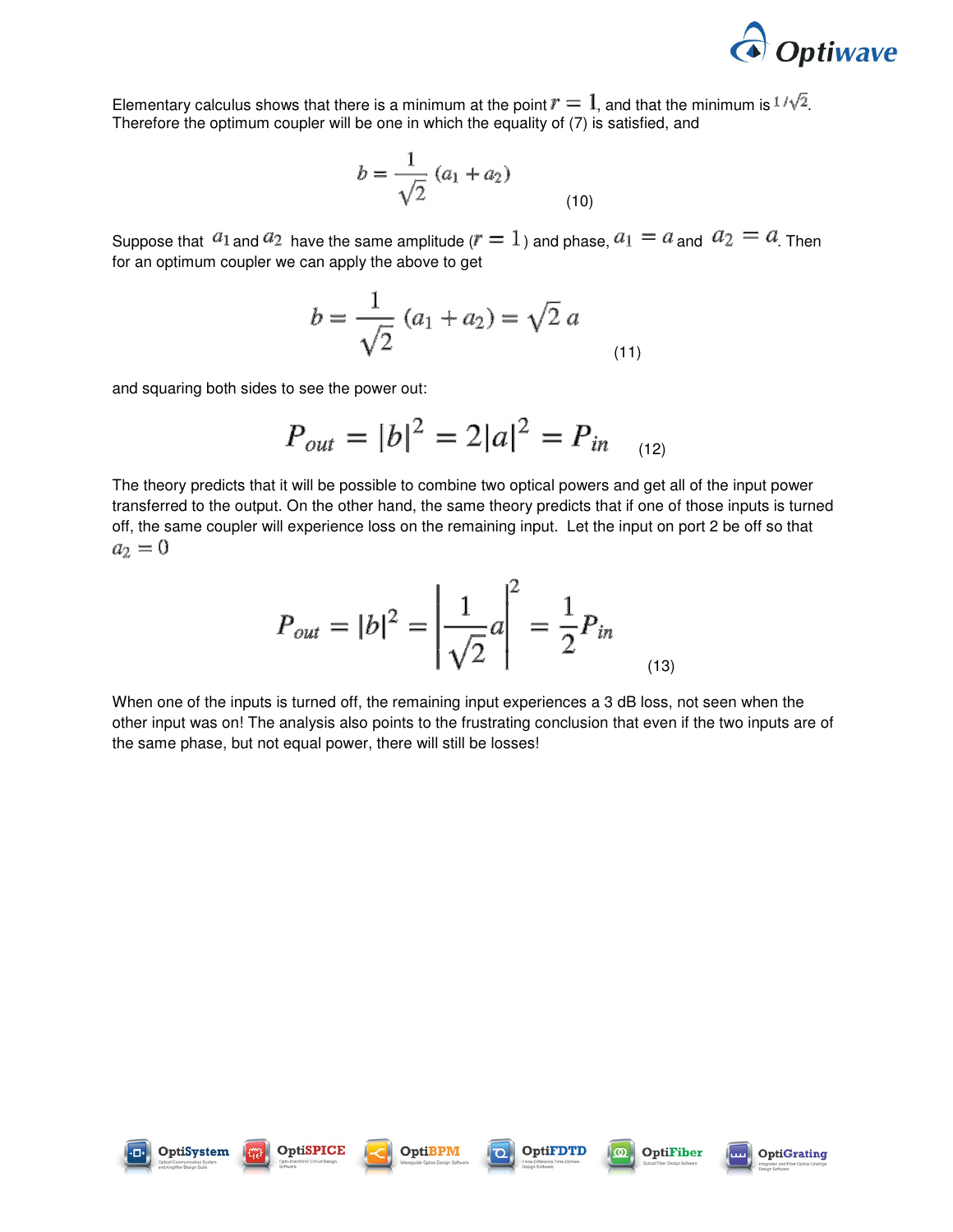

## Simulation by OptiBPM

To understand how the above conclusion could be possible, it helps to see a detailed simulation of an example. The design of Figure 1 has been entered into an OptiBPM project. The waveguides are of a low index contrast buried channel design, and they are brought together slowly over a distance of 800 µm as shown in Figure 4.



**Figure 4, Layout of the symmetric power combiner** 

The horizontal axis is the propagation axis, Z. The vertical red line (corresponding to  $Z = 0$ ) marks the beginning of the simulation by the Beam Propagation Method. The initial field in the plane marked by the red line can be anything, and in the first simulation it is taken to be the fundamental modes of the two input waveguides. The modes are initialized so that the optical phase is the same on both waveguides. OptiBPM will use these initial conditions to propagate forward (left to right) until the end of the simulation at  $Z = 800$  µm. The result is shown in Figure 5.



**Figure 5, Two equal inputs of the same phase**

In the OptiBPM simulation, the light in the two waveguides add together, and the amplitude increases accordingly. OptiBPM can calculate the power in the output waveguide. In the simulation of Figure 5, the total power at the input is normalized to 1, and the power at the output is calculated to be 0.9644. The insertion loss is only 0.16 dB, therefore this device functions as an efficient power combiner.